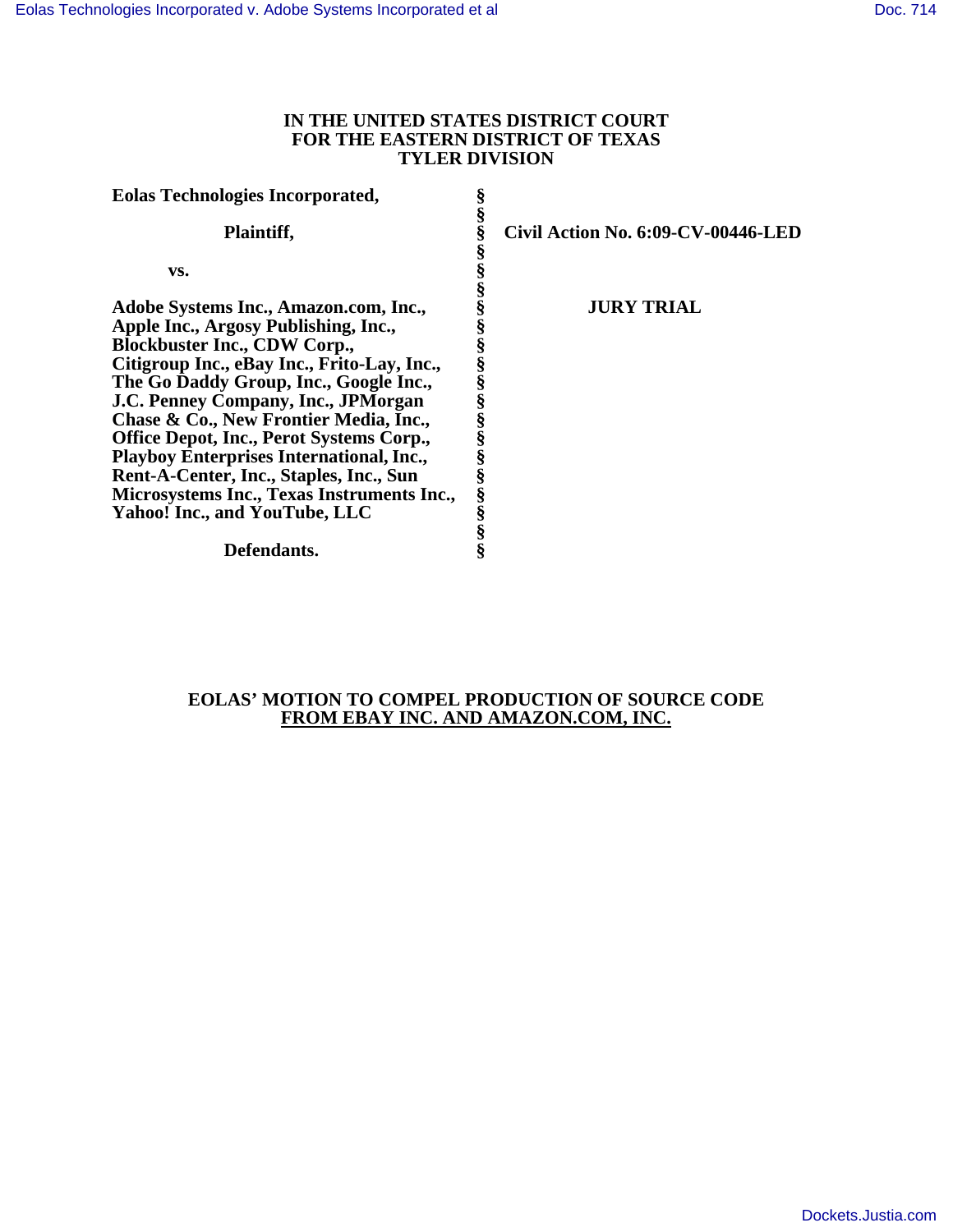# **TABLE OF CONTENTS**

| $\mathbf{I}$ . |                |                                                      |  |
|----------------|----------------|------------------------------------------------------|--|
|                | А.             | eBay and Amazon Have Withheld Source Code And Made   |  |
|                | Β.             | Defendants' May 4, 2010 Document Productions Fail to |  |
|                | $\mathbf{C}$ . | Eolas' Fourth Attempted Inspection and Defendants'   |  |
| Π.             |                |                                                      |  |
| III.           |                |                                                      |  |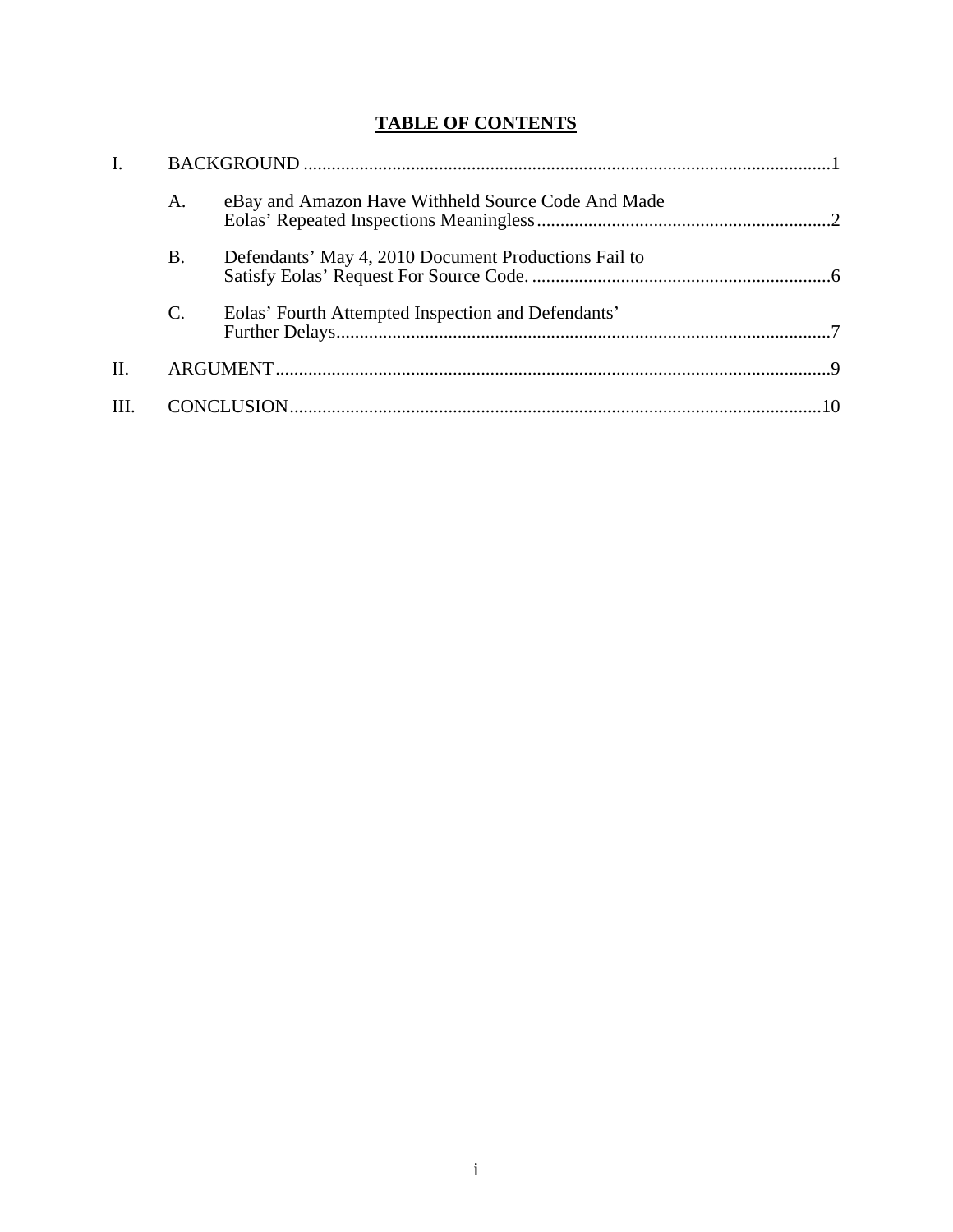# **TABLE OF AUTHORITIES**

|                    | Page(s) |
|--------------------|---------|
| <b>AUTHORITIES</b> |         |
|                    |         |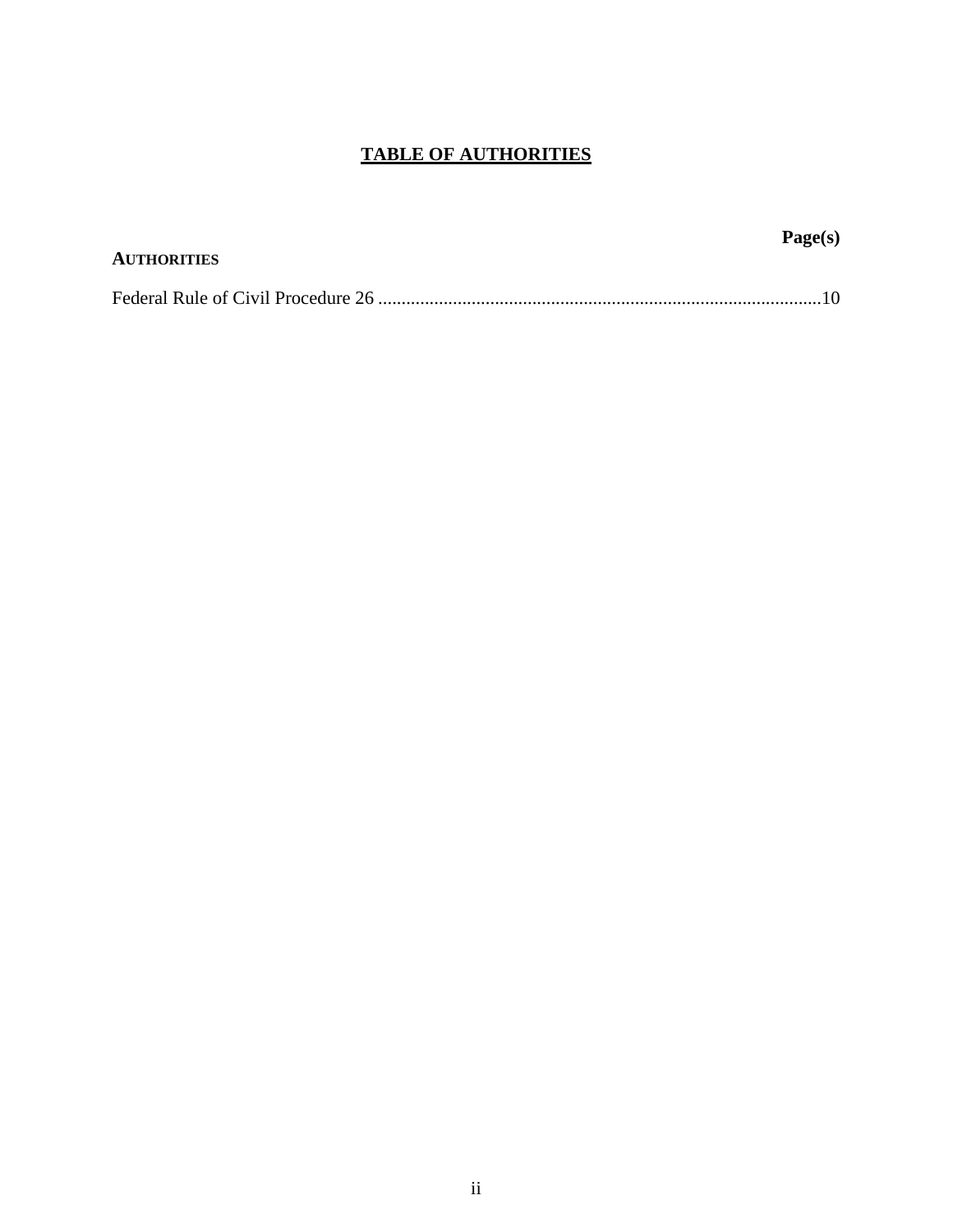Plaintiff Eolas Technologies Incorporated ("Eolas") files this motion to compel the production of source code withheld by Defendants eBay Inc. ("eBay") and Amazon.com, Inc. ("Amazon"). eBay and Amazon share common counsel in this action, and the issues with respect to their deficient source code production are similar.

## **I. BACKGROUND**

 $\overline{1}$ 

Eolas has accused certain eBay and Amazon websites of infringing two of Eolas' patents, U.S. Patent Nos. 5,838,906 and 7,599,985. The Court's Discovery Order (dkt. 247), as modified by subsequent orders, required all defendants to produce source code for their accused websites no later than September 2010. The Court's Protective Order (dkt. 423) specified the format of the source code production and the procedures used to review that code. Despite this, eBay has failed to produce source code for sixteen of its seventeen accused websites in the format in which it is kept in the ordinary course of business (*e.g.,* preserving the native file and directory structure of such code as it exists on Defendants' servers).<sup>1</sup> Likewise, Amazon has failed to produce source code for two of its three accused websites in the format in which it is kept in the ordinary course of business.<sup>2</sup> As detailed herein, Eolas has gone to great lengths to resolve this issue without the involvement of the Court. However, eBay and Amazon's refusal to provide the source code Eolas needs to prepare its expert reports necessitates this motion.

1

<sup>1</sup> eBay's accused websites include: http://antiques.shop.ebay.com, http://art.shop.ebay.com, http://baby.shop.ebay.com, http://business.shop.ebay.com, http://cellphones.ebay.com, http://coins.ebay.com, http://computers.ebay.com, http://dolls.shop.ebay.com, http://electronics.ebay.com, http://neighborhoods.ebay.com, http://photography.shop.ebay.com, http://services.ebay.com, http://success.ebay.com, http://video-games.ebay.com, http://www.ebay.com/, http://www.ebaygreenteam.com/ns/buy-green.html, and http://www.motors.ebay.com. Of these, only http://neighborhoods.ebay.com appears to have been produced with the native file and directory structure intact.

<sup>2</sup> Amazon's accused websites include: http://www.amazon.com, http://webstorebyamazon.amazon.com, and http://www.windowshop.com. Of these, only http://www.windowshop.com appears to have been produced with the native file and directory structure intact.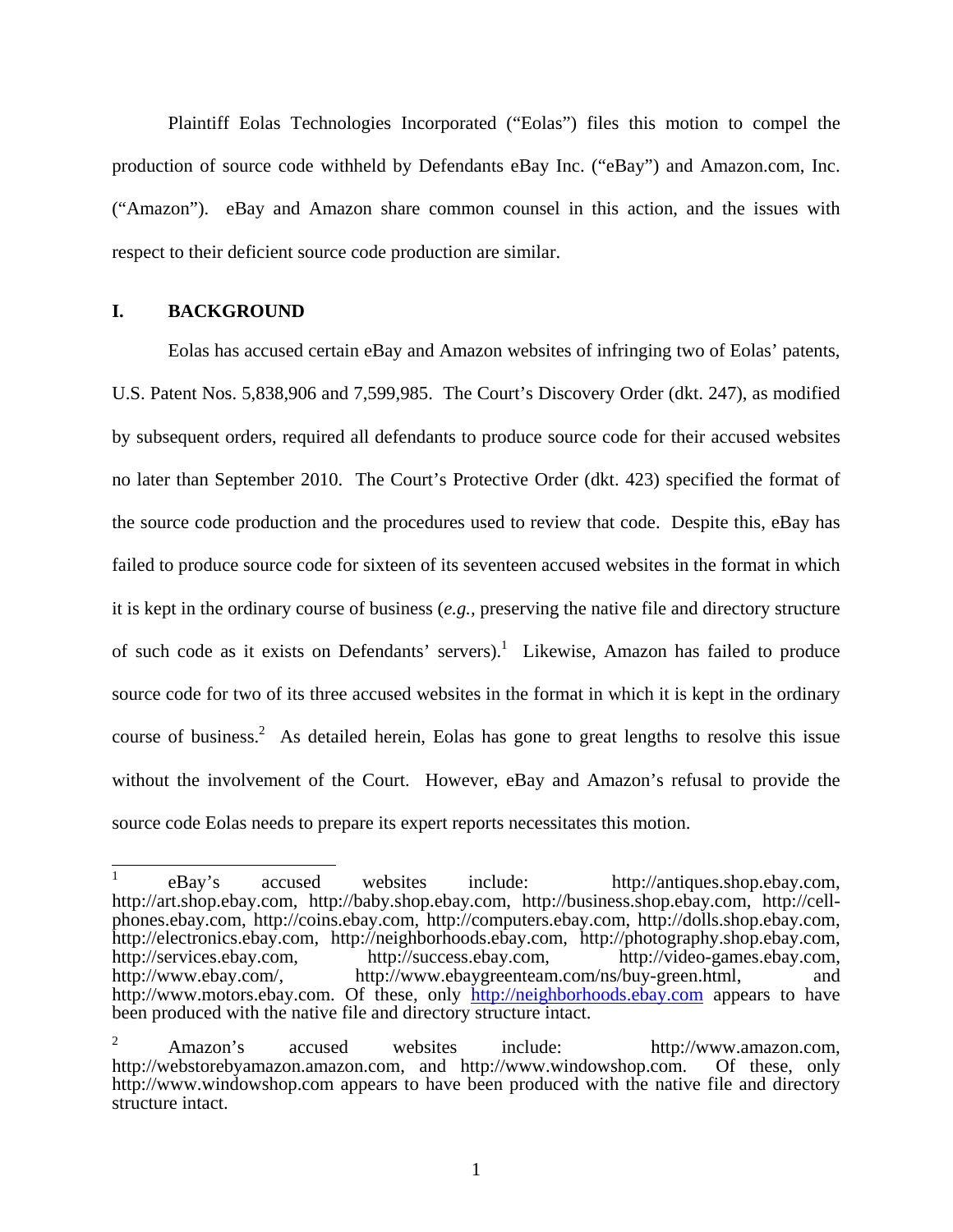## **A. eBay and Amazon Have Withheld Source Code And Made Eolas' Repeated Inspections Meaningless**

Defendants were required to produce all source code for each website accused of infringement in this case by September  $2010$ .<sup>3</sup> Leading up to this deadline, Eolas offered to reduce the burden by giving defendants the opportunity to designate one or more versions of their accused source code as representative of other accused source code.<sup>4</sup> On September 3, 2010, two days after the deadline, Eolas noted eBay and Amazon's complete lack of source code production.<sup>5</sup> At the same time Eolas provided guidance with respect to the format of the source code production:

As another example, for certain claims, our infringement contentions may reference activities which take place on the server. This server-side code needs to be produced. Moreover, to the extent that the client-facing website code has been compressed, obfuscated, had comments removed, etc., we still need the original, non-altered form of the source code for the website to be produced.<sup>6</sup>

Both eBay and Amazon responded that day, stating "[eBay's/Amazon's] source code is ready for

inspection and was available for inspection upon providing the notice required by the Court's

August 12 Extension Order."<sup>7</sup>

Consistent with this invitation, Eolas first inspected eBay and Amazon's source code on

 $\frac{1}{3}$  *See* Dkt. 247. Initially set for July 16, 2010, Defendants moved for extensions of time to produce their source code, which Eolas did not oppose. The Court granted the extensions (Dkts.  $366, 381$ , extending the deadline first to August  $9, 2010$ , and then to September 1, 2010.

<sup>4</sup> *See, e.g.*, Ex. 1 (letter from Budwin to All Counsel (July 28, 2010) attached to the Declaration of Joshua Budwin, submitted herewith ("Budwin Dec'l"), as are all exhibits identified in this Motion. Eolas repeated this offer numerous times. *See also* Ex. 2 (letter from Budwin to All Counsel (Sept. 3, 2010)); Ex. 3 (letters from Rappaport to Ankrum (Nov. 2, 2010)).

<sup>5</sup> Ex. 2 (letter from Budwin to All Counsel (Sept. 3, 2010)).

<sup>6</sup> *Id.* (emphasis added) (client-side code is also called user-side or receive-side code).

<sup>7</sup> Ex. 4 (letters from Ankrum to Budwin (Sept. 3, 2010) (separate letters from Amazon and eBay). These letters did not mention Defendants' document production from May 2010 of the requested code, addressed below.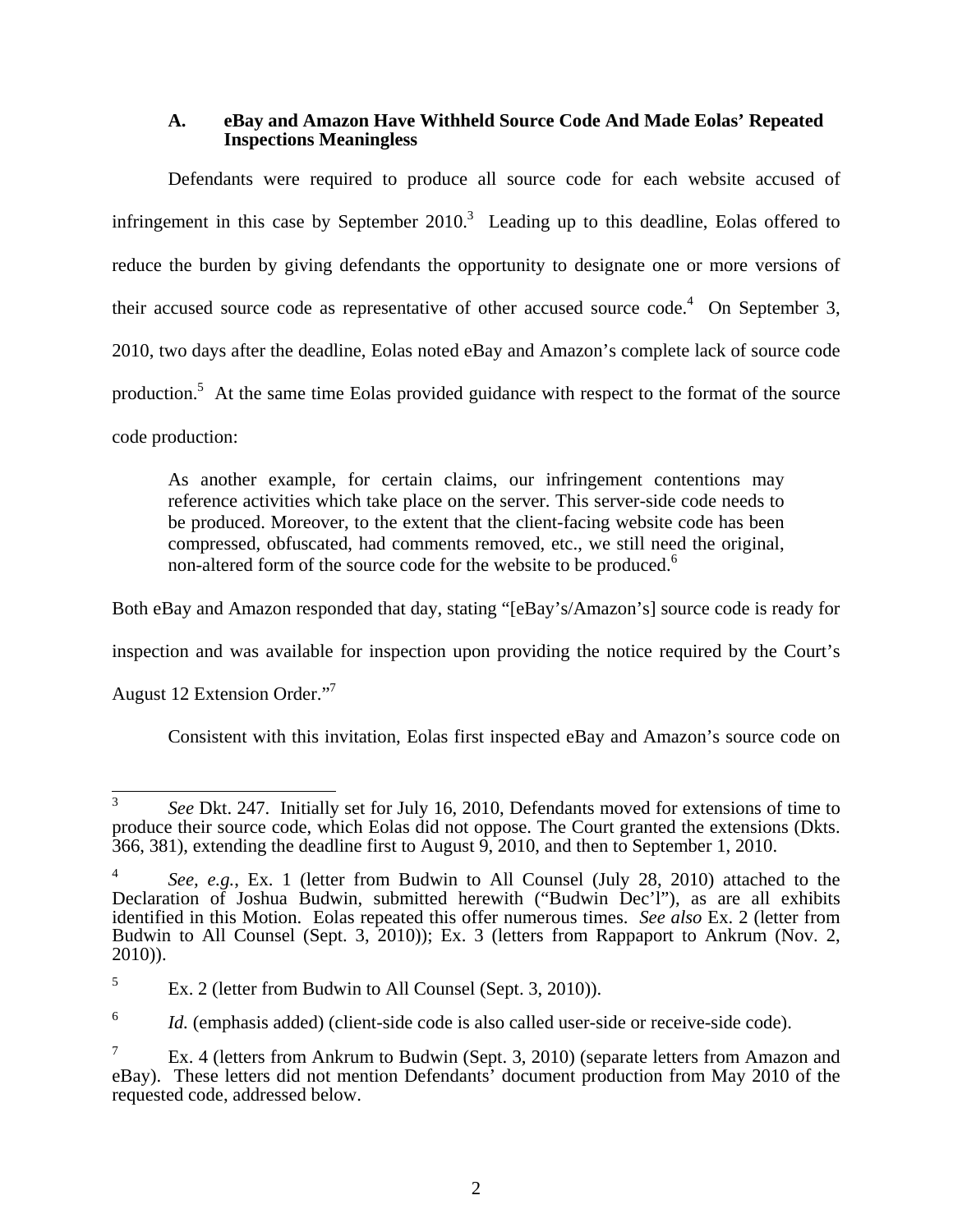October 18-19, 2010 on computers made available in the California offices of their legal counsel. Finding deficiencies in the source code made available at that time, Eolas wrote to eBay and Amazon explaining the deficiencies and requesting that additional code be made available for inspection pursuant to Section 13(a) of the Protective Order. Eolas specifically requested production of "code for all versions of [the accused] websites as they existed  $\dots$ ."<sup>8</sup> eBay and Amazon responded that they had already produced code for the accused features and functionalities and that they contested that "additional code needs to be produced."<sup>9 10</sup>

With the representation that all requested code had been produced, Eolas performed a second source code inspection on January 24-28, 2011. Despite the prior correspondence on this issue, Eolas again found eBay and Amazon's production of source code deficient – for the same reasons expressed in October 2010. Having had two prior reviews frustrated, and to ensure that eBay and Amazon would make available the needed code, on March 30, 2011, Eolas sent explicit, detailed requests to both eBay and Amazon pinpointing the requested code with screenshots and file names.<sup>11</sup> Eolas specifically requested the "code which *generates* webpages" on the various accused websites, and provided further clarification that Eolas "expect[s] the

 8 Ex. 3 (letters from Rappaport to Ankrum (Nov. 2, 2010) (emphasis added)). Eolas also noted that some of Amazon's code appeared to be entirely absent, while for other code from both defendants, directories were not identified by date or by other meaningful label so that a reviewer could determine what had been produced. *Id.* Eolas again requested that defendants provide an index of the production with dates and version numbers. *Id*.

<sup>9</sup> Ex. 5 (letters from Ankrum to Budwin (Nov. 19, 2010)) (separate letters from Amazon and eBay).

 $10$  eBay and Amazon summarize their positions following a phone conference as follows: "Both eBay and Amazon have produced and/or made available for inspection all versions of the source code that implement the functionality that [Amazon/eBay] understand were accused of infringement in our infringement contentions, to the extent such code is within the present possession, custody or control of eBay or Amazon, subject to a reasonable and diligent search." Ex. 6 (email from Lee to Budwin (Dec. 9, 2010)).

<sup>&</sup>lt;sup>11</sup> Ex. 7 (letters from Rappaport to Reines (March 30, 2011)) (separate letters for Amazon and eBay walking through each accused website and accused functionality, and providing pictures).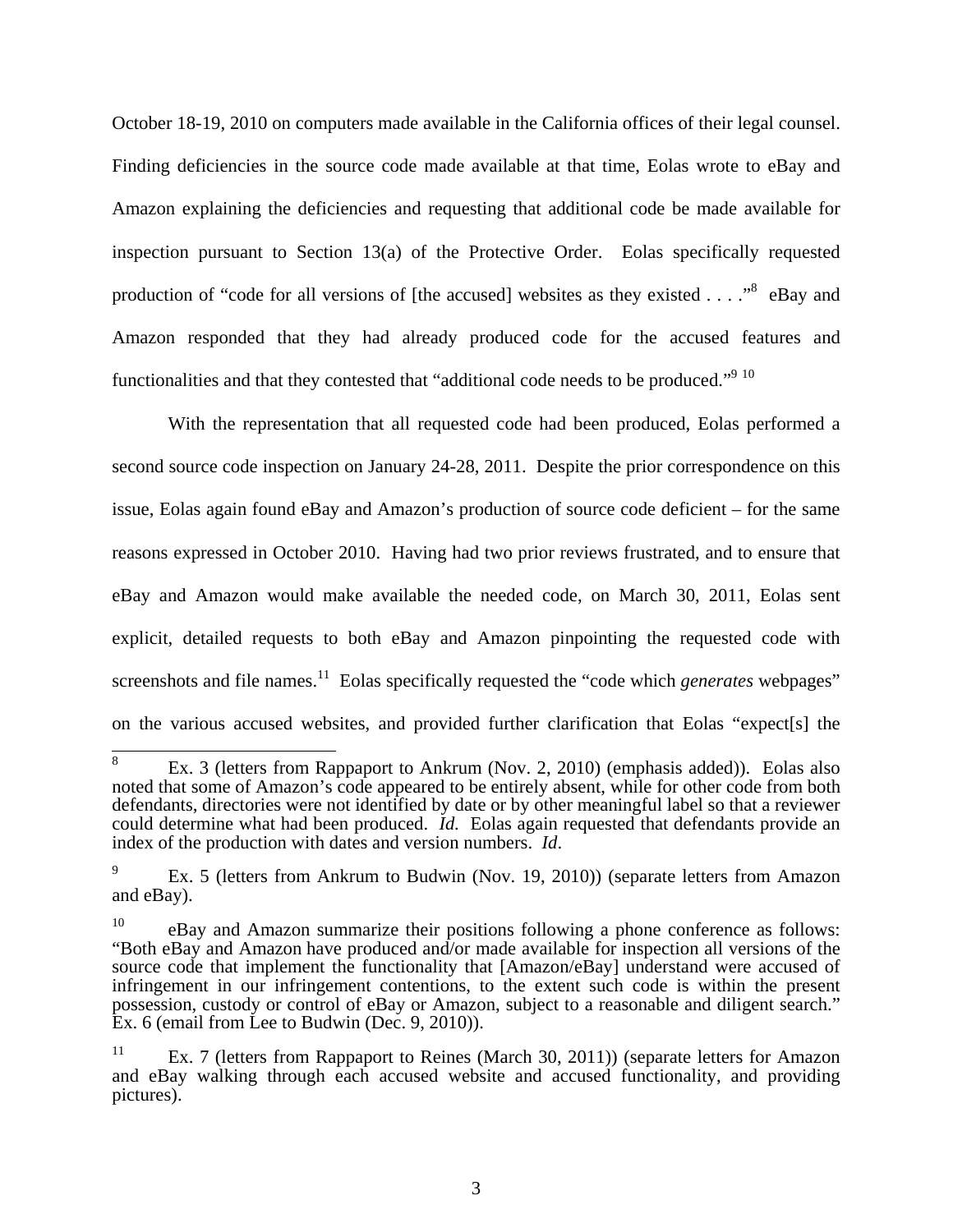production to include not only the files used to provide the HTML content (including, but not limited to any .htm, .html, .asp, .aspx .php, .jsp, and .cs files), but also the associated javascript, CSS, SWF and other files that are *used for embedding* interactive content [on] the webpage" for the accused websites and functionalities. (*Id.* (emphasis added).) Eolas then scheduled a third review of eBay and Amazon's source code.<sup>12</sup>

On the Saturday prior to the Monday morning when the third scheduled source code inspection (April 18-22, 2011) was to commence, eBay and Amazon repeated their prior "qualifications,"13 and added that they did not believe "source code implementing the accused functionalities is missing from the source code already produced and/or made available."<sup>14</sup> With the further representation that no code was missing, Eolas elected to proceed with this third source code review. However, once again eBay and Amazon failed to make available for inspection the requested source code. In an attempt to resolve this issue while onsite at the inspection, Eolas' technical team demonstrated to counsel for eBay and Amazon the absence of the requested source code. Eolas' technical team pointed to the one website for which eBay had produced the appropriate source code on the source code computer: http://neighborhoods.ebay.com/, and inquired where like-code for the other eBay websites could be found. Likewise, Eolas' technical team was unable to locate complete code for Amazon's accused websites other than the website http://www.windowshop.com, which counsel for Amazon provided to Eolas for the first time during this inspection. Despite this interaction with Eolas' technical team, counsel for eBay and Amazon either would not or could not point out the location of the other requested code in native form, or verify that it had been produced. (*Id.*)

 $\overline{12}$  $Id$ 

<sup>13</sup> *See* Ex. 6 (email from Lee to Budwin (Dec. 9, 2010)).

<sup>&</sup>lt;sup>14</sup> Ex. 8 (email from Perito to Rappaport (April 16, 2011)).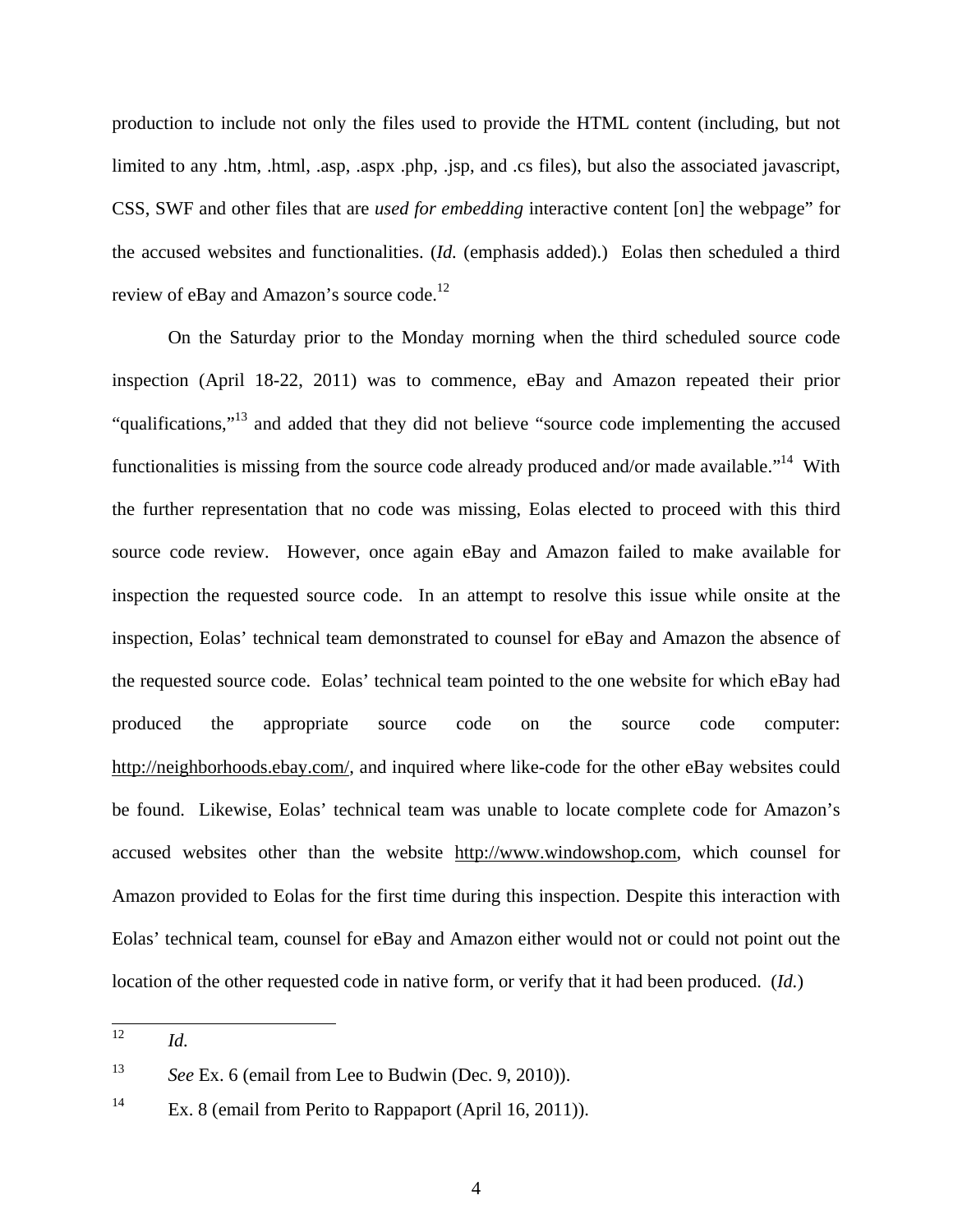Having had three prior source code reviews over a five month period frustrated, on April 26, 2011, Eolas once again wrote eBay and Amazon, detailing deficiencies. Eolas explained that it could not square this lack of code with counsel's prior representations that they had produced "all versions" of the website code and that they do "not understand that source code implementing the accused functionalities is missing  $\ldots$  ..."<sup>15</sup> Once again, Eolas was able to provide eBay and Amazon with examples of what Eolas was seeking, namely relevant source code for each accused website produced in the same format as the productions for http://neighborhoods.ebay.com and http://www.windowshop.com. (*Id.*)

To resolve the matter more expeditiously and without the need for further reviews, Eolas offered several alternatives. Namely, rather than require Eolas to conduct further source code reviews, Eolas offered eBay the following alternatives: (i) eBay "will not point to the absence of nonproduced source code to argue that Eolas has failed to meet its burden of proof on infringement," (ii) eBay will agree to use the source code for http://neighborhoods.ebay.com as representative of the missing code, (iii) eBay will produce the requested code by sending printouts or permitting a fourth inspection and agreeing to bear the expenses, or (iv) eBay will make counsel available for a Local Rule CV-7 meet and confer "without delay." (*Id.*) Rather than unambiguously agree to any of these options, eBay instead responded to Eolas' requests with the same ambiguous language insisting that its code production was not deficient.<sup>16</sup>

Exasperated with three prior reviews frustrated and its months-long efforts at compromise rejected, Eolas simply requested: "[i]f the requested code is present please simply tell us where it is  $(e.g., by directory name).$ <sup>17</sup> Rather than identify the location of the missing

<sup>15</sup> Ex. 9 (letter from Rappaport to Perito (April 26, 2011).

<sup>&</sup>lt;sup>16</sup> Ex. 10, email from Perito to Rappaport (May 3, 2011).

<sup>&</sup>lt;sup>17</sup> Ex. 11, email from Rappaport to Perito (May 3, 2011). This email also included a request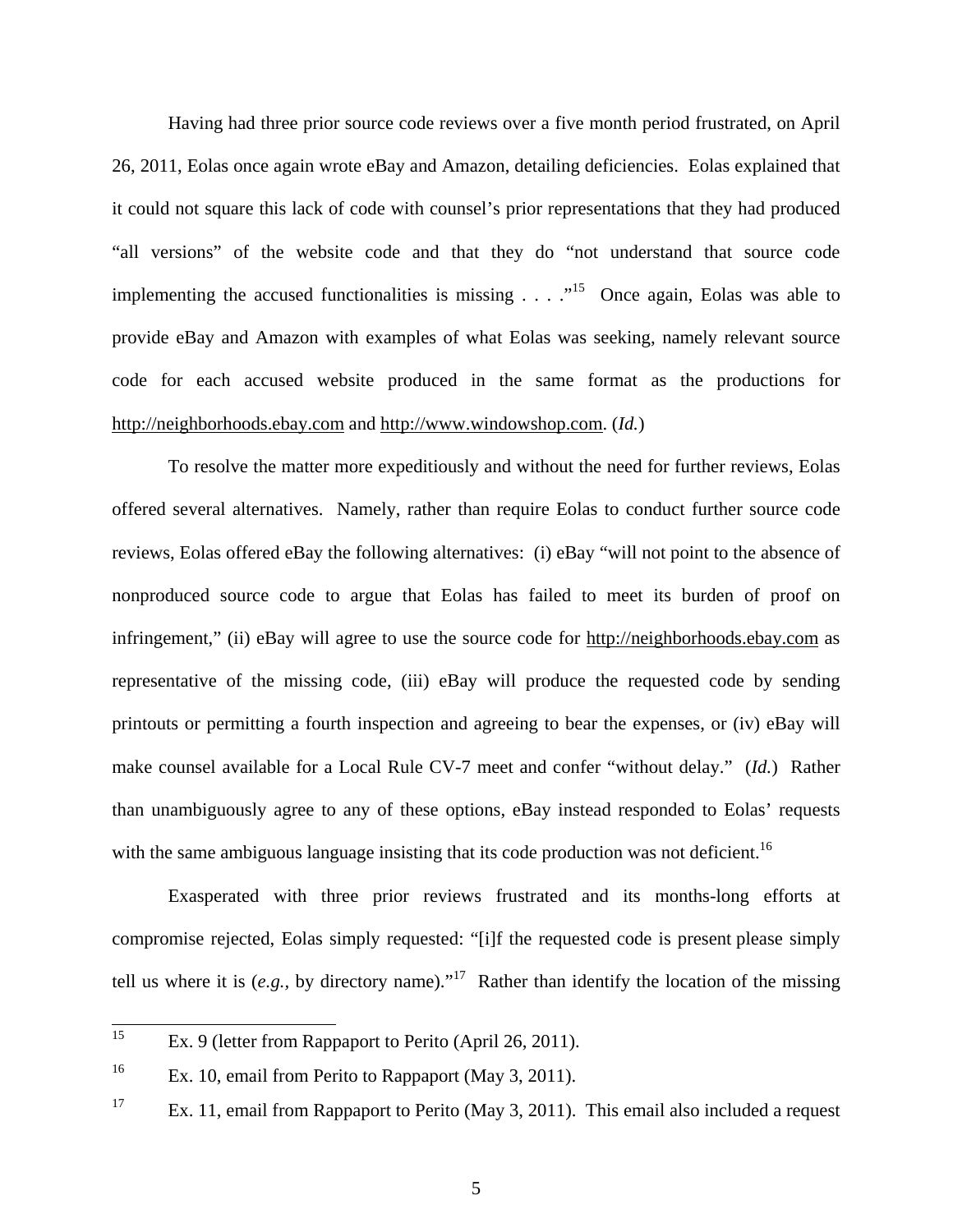code for Eolas, the parties instead informally met and conferred on May 10, 2011, where at a further effort at compromise Eolas agreed to a fourth inspection of eBay's source code.<sup>18</sup> Once again, this fourth review confirmed the absence of the requested source code. Shortly thereafter, Eolas made its third request for a Local Rule CV-7 meet and confer. (*Id.*)

On May 14, 2011, rather than engage in the Local Rule CV-7 meet and confer, eBay instead — and for the first time — indicated that its source code production obligations had been satisfied through a May 4, 2010 document production.<sup>19</sup> However, as explained below, eBay's production of "source code" as TIFF images and OCR'ed text files—as opposed to in native form on a source code review machine as contemplated by paragraph 13 of the Protective Order—is not only deficient because it is missing necessary information, it also unnecessarily hinders and impairs Eolas' ability to inspect the code.

#### **B. Defendants' May 4, 2010 Document Productions Fail to Satisfy Eolas' Request For Source Code.**

In correspondence dated May 20, 2011, Eolas explained why eBay's May 4, 2010 production of non-native source code as TIFF images and OCR'ed text files (rather than made available for inspection on a source code review machine in native form) was a far cry from a sufficient production of source code—particularly in light of the Court's Discovery and Protective Orders.<sup>20</sup> The source code printouts pointed to by eBay are not only voluminous, they are not subject to review using source code review tools and they also lack the directory structure necessary to determine the relationship between the many files that constitute a website and the

<u>.</u>

for a meet and confer, should counsel for eBay not identify the location of the missing code. This was Eolas' second request for a meet and confer leading up to this motion.

<sup>&</sup>lt;sup>18</sup> Ex. 12 (email from Fasone to Mehta (May 12, 2011)).

<sup>&</sup>lt;sup>19</sup> Ex. 13 (email from Perito to Fasone (May 14, 2011)).

<sup>&</sup>lt;sup>20</sup> Ex. 15 (email from Rappaport to Perito and Mehta (May 20, 2011)).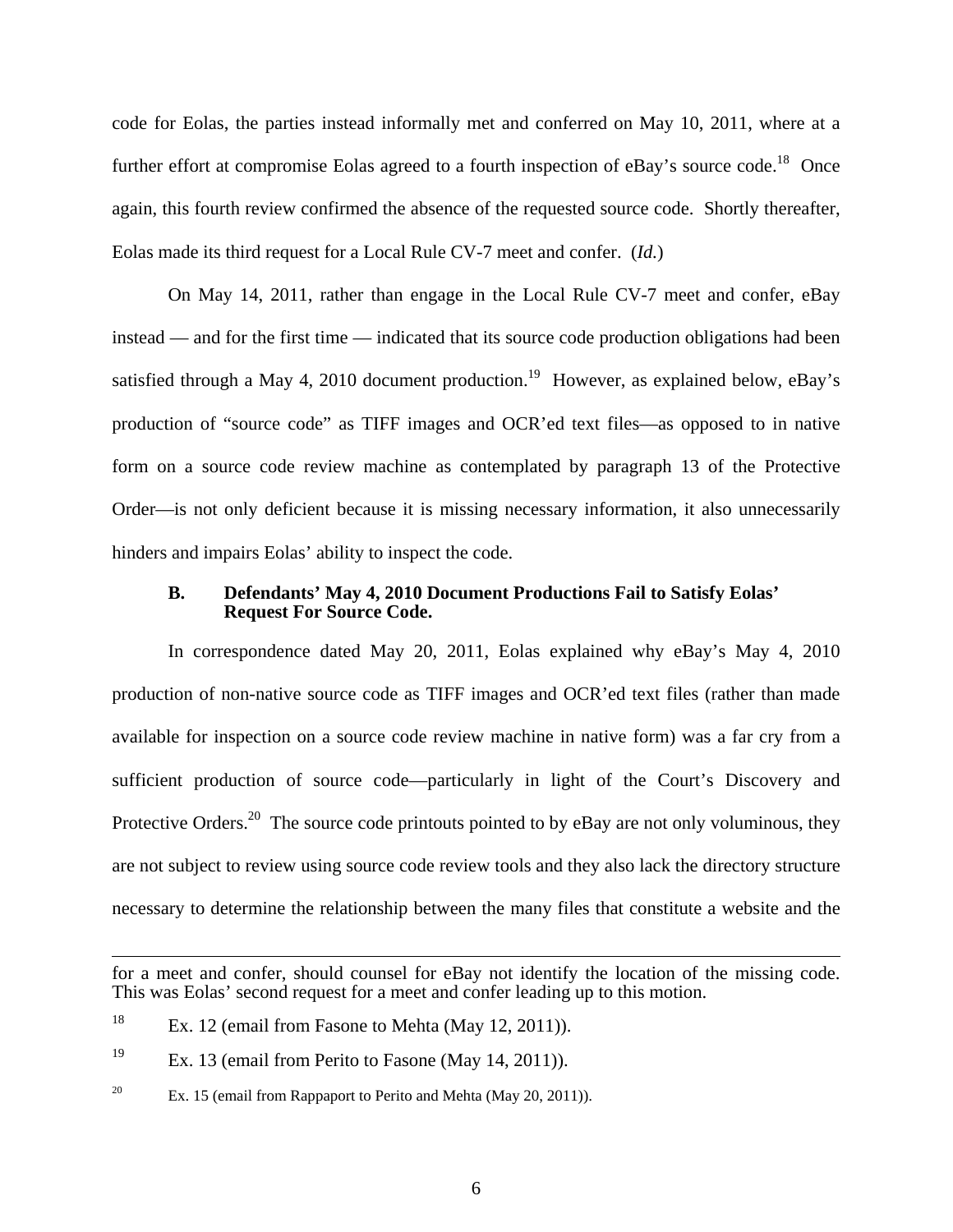variable names used therein. The eBay and Amazon's reliance on production of partial reproductions of "source code" in non-native form amounts to a hindrance and interference with Eolas' source code review, in violation of the Protective Order. Dkt. 423 at ¶ 13(b).

In order to properly prepare its expert reports on infringement, Eolas needs to analyze infringement from the native version of the source code, with the file names and directory structure intact. The TIFF images and OCR'ed text files in eBay's production appear to have been produced by printing out the "page sources" or "view source" view of the accused websites.<sup>21</sup> eBay or its counsel appear to have generated these pages, which do not even contain complete file names as a result of their processing, specifically for this litigation. These printouts are the code that the user's computer receives when visiting the website, which differs from the code as it exists on eBay's servers or as written by eBay's engineers.<sup>22</sup> Eolas explained that in light of these deficiencies, the May 4, 2010 production of TIFF and OCR'ed documentation was not a production of "source code" as it is maintained in the ordinary course of eBay's business.<sup>23</sup>

# **C. Eolas' Fourth Attempted Inspection and Defendants' Further Delays**

In light of the foregoing, on May 20, 2011 Eolas requested once again that eBay make the

 $\overline{21}$ See,e.g. Ex. 14 (sample from eBay's May 4, 2010 production). Unlike source code properly produced in this case, eBay's production is not a production of source code as it is ordinarily kept in Defendants' businesses, it is ellipsed and removes information about folder structure and file names, it has been TIFF'ed and OCR'ed, it was also not provided on a source code computer for inspection.

 $22$  Anyone can obtain the documents produced in TIFF and OCR'ed form that eBay now calls "source code." Moreover, both the TIFF and OCR'ed documents contained truncated path and file names in their header/footer, such that ellipses remove vital information about each file. Finally, these TIFF images and OCR'ed text files are unreviewable by source code review tools, though the use such tools are contemplated by Section 13(b)(i) of the Protective Order. *See* Dkt. 423 at 19 ("The Receiving Party's Outside Counsel and/or experts may request that commercially available software tools for viewing and searching Confidential Source code or Restricted Material be installed on the Source Code Computer . . .<sup>"</sup>)

<sup>&</sup>lt;sup>23</sup> *See* Ex. 15 (email from Rappaport to Perito and Mehta (May 20, 2011)) (explaining these distinctions).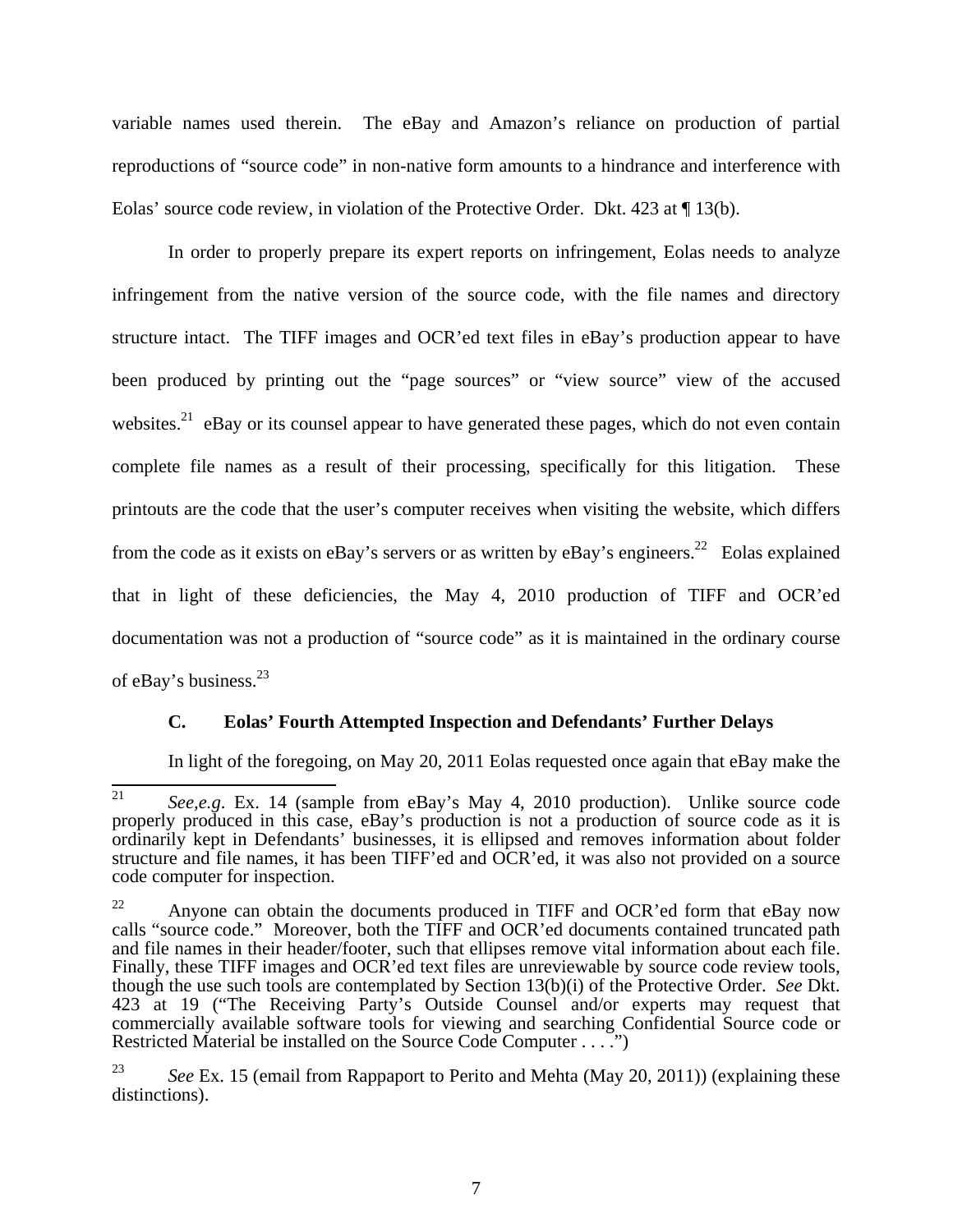requested source code available for inspection on the source code review computers in its native and non-altered form.<sup>24</sup> In response to this, eBay "offer[ed] to make available in native form on its source code review machine the code for eBay pages previously produced on May 4, 2010.<sup> $25$ </sup> In response to five unanswered requests over the course of two weeks seeking to confirm the June 13-15, 2011 inspection date, eBay emailed that the "source code" they were agreeing to provide would be only a "re-download" of the "publicly available" code that "can be downloaded by any public user" by using the "view page source' function . . . ."<sup>26</sup> eBay inaccurately referred to this code as "native code." (*Id.*) Clearly however, this code would not be the native version of the source code as it exists on eBay's servers or as written by eBay's engineers.

Lacking any reason to re-inspect the same deficient publicly-available non-native TIFF and OCR'ed "source code" — despite eBay's earlier promise to provide the native code — Eolas abandoned its pending inspection and for a fourth time requested a Local Rule CV-7 meet and confer, to be conducted no later than June  $10^{27}$  Eolas also once again set out in detail the reasons why eBay's source code production, "created for the purpose of litigation," was deficient, rather than being "human-readable and contain[ing] comments, meaningful identifiers, whitespace, and indentation" and "provided in a manner that preserves its native folder structure." (*Id.*) Despite having refused multiple prior requests for a formal meet and confer on

 $24$ Ex. 17 (email from Rappaport to Perito and Mehta (May 20, 2011)).

<sup>&</sup>lt;sup>25</sup> Ex. 18 (email from Perito to Rappaport and Fasone (May 23, 2011)).

<sup>&</sup>lt;sup>26</sup> Ex. 19 (email from Mehta to Rappaport and Fasone (June 7, 2011) (8:09 PM)).

<sup>&</sup>lt;sup>27</sup> Ex. 20 (email from Martin to Mehta (June 8, 2011) (indicating Eolas' intention to move to compel the source code)). Eolas had to follow-up on this request twice before eBay responded at the end of the business day on June 10<sup>th</sup>. *See* Ex. 21<sub>\_</sub> (email from Fasone to Mehta (June 9, 2011)), and Ex. 22 (email from Martin to Mehta (June 10, 2011) (noting Eolas' desire to include this issue in the June  $29<sup>th</sup>$  hearing on other discovery issues)).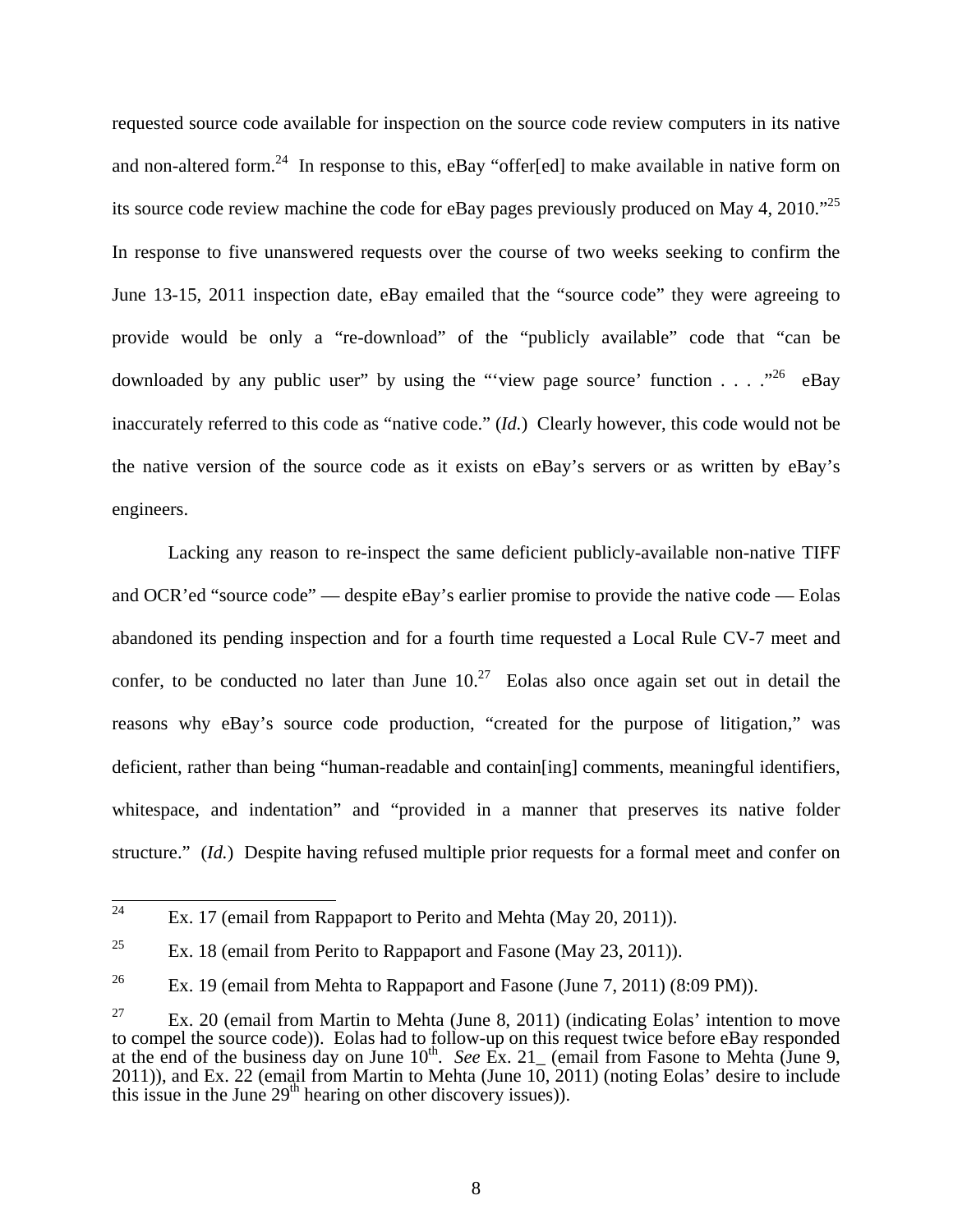the source code production issues, and despite Eolas' multiple inspections and attempts and compromise, eBay asserted that "[t]he issues identified in your email are not ripe for a LR 7 meet and confer.<sup>"28</sup> On June 13, 2011 Eolas for the fifth time requested a formal meet and confer to take place on June 14 or 15,<sup>29</sup> which eBay and Amazon finally agreed to attend June 17, 2011.

### **II. ARGUMENT**

Eolas is entitled to "discovery regarding any nonprivileged matter that is relevant to any party's claim or defense." Fed. R. Civ. P. 26(b)(1). Information is relevant if the discovery appears "reasonably calculated to lead to the discovery of admissible evidence." *Id*. Eolas seeks source code from the websites of eBay and Amazon that will go directly to proving infringement, such as Eolas has been able to do with the source code eBay and Amazon produced from their respective http://neighborhoods.ebay.com and http://www.windowshop.com websites. Eolas has requested the missing source code repeatedly, and made multiple attempts to inspect it, but has received only diversion and delay.<sup>30</sup>

There should be no doubt that Eolas has repeatedly requested the production of source code in the form maintained by eBay and Amazon in the ordinary course of their business, and as written by their engineers. Such natively produced code — made available for inspection on a

 $\overline{28}$ Ex. 23 (email from Mehta to Martin (June 10, 2011)).

<sup>&</sup>lt;sup>29</sup> Ex. 24 (email from Martin to Mehta (June 13, 2011).

 $30$  After clearly requesting this information on September 3, 2010 (Ex. 2), November 2, 2010 (Ex. 3), March 30, 2011 (Ex. 7), making follow up requests on April 7, 2011 (Ex. 25), April 13, 2011 (Ex. 26), April 15, 2011 (Ex. 27), and further explaining exactly what Eolas is seeking on April 26, 2011 (Ex. 9)(specifically pointing out that Eolas is seeking code in a format that eBay has already provided for the http://neighborhoods.ebay.com website), May 3, 2011 (Ex. 11), May 12, 2011 (Ex. 28)(email from Fasone to Mehta), May 20, 2011 (Ex. 15) and June 8, 2011 (Ex. 20)(email from Martin to Mehta), not to mention the numerous informal meet and confers and Eolas' attempt through its technical inspectors at one of the three attempted inspections, Defendant's counsel writes in response to the *fourth* request for a meet and confer: "To allow us to have a meaningful discussion, please identify in advance specifically what disputes Eolas believes there to be and what relief it intends to seek." *See* Ex. 29 (email from Mehta to Martin (June 14, 2011)).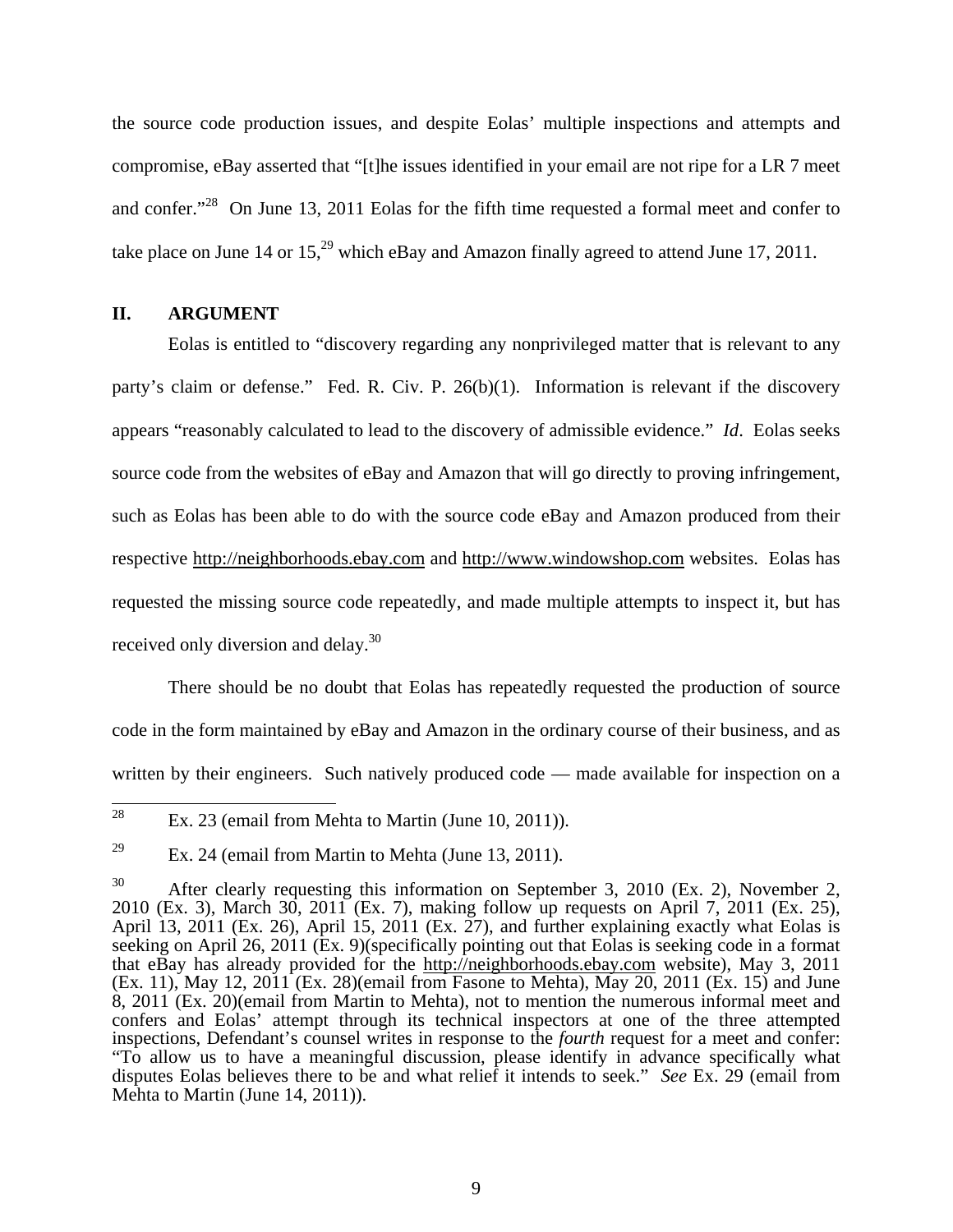source code review computer as required by paragraph 13 of the Protective Order — would include the native file and directory structure of such code.<sup>31</sup> There should also be no doubt that eBay and Amazon possess such code in the ordinary course of their businesses — as the code has to be written by an engineer and as the websites have to be served from a server. Likewise, there should be no doubt that eBay and Amazon understand the format of the code production Eolas seeks, as eBay has produced exactly the requested code from its http://neighborhoods.ebay.com website and Amazon has produced exactly the requested code from its http://www.windowshop.com website.<sup>32</sup> Finally, there should be no doubt that what Eolas seeks is not beyond comprehension or is not reasonable — every other defendant in this case has managed to produce source code in the proper format (and eBay and Amazon have even managed to do so for one of their many websites).

#### **III. CONCLUSION**

For the foregoing reasons, Eolas respectfully requests that this Court enter an order compelling eBay and Amazon to produce the requested source code for each of the accused websites without further delay.

<sup>31</sup> See Ex. 2 (Sept. 3, 2010 letter) and Ex. 3 (Nov. 2, 2010 letters), even though Defendants' counsel tries to suggested to the contrary. *See* Ex. 23 (email from Mehta to Martin (June 10, 2011)).

 $32$  Not one of Defendants' responses either in writing or during a meet or confer have addressed this point, or offered an explanation as to why such source code is not available for the other accused websites.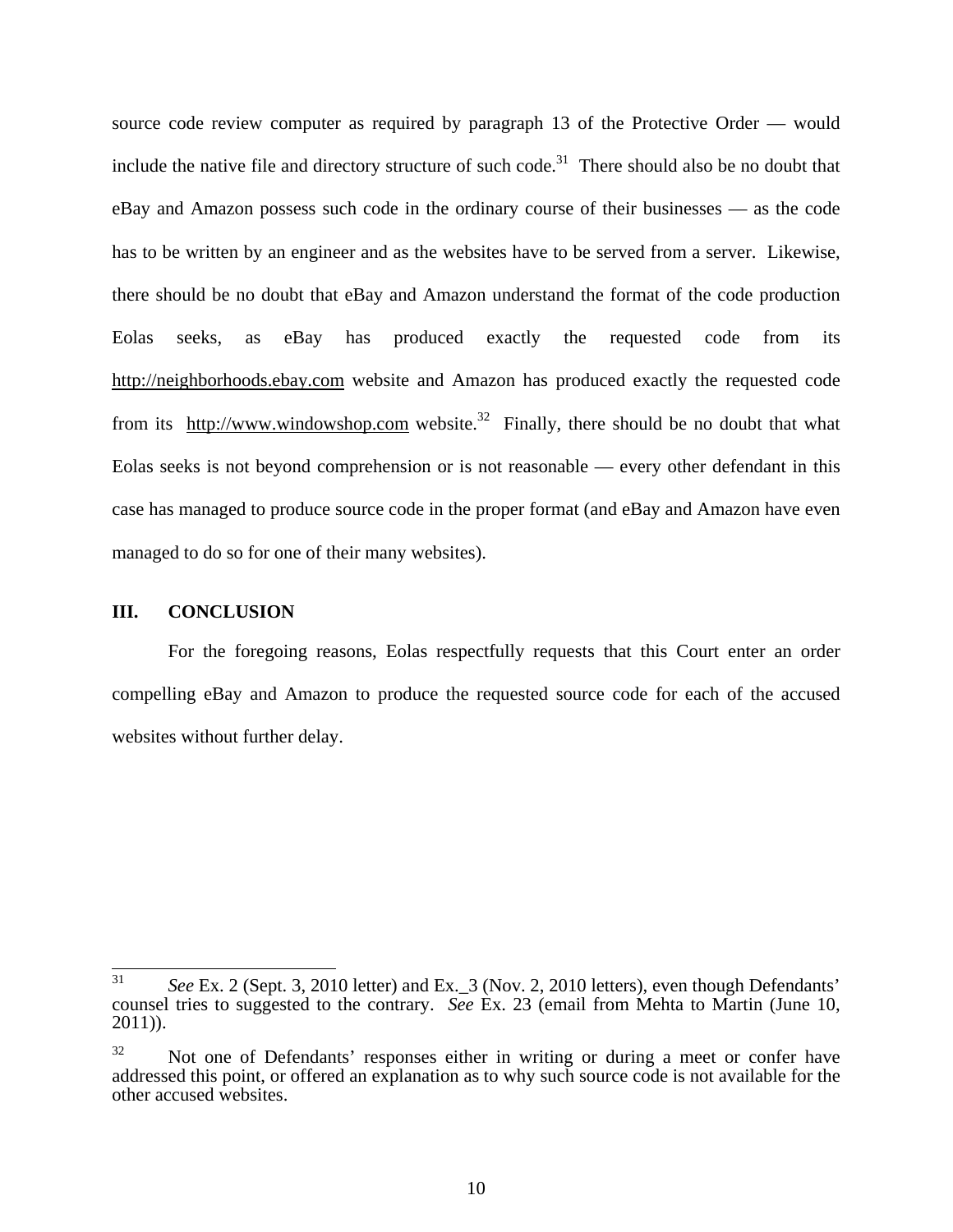DATED: June 20, 2011 Respectfully submitted,

## **McKOOL SMITH P.C.**

By: /s/ *Mike McKool* 

 Mike McKool Lead Attorney Texas State Bar No. 13732100 mmckool@mckoolsmith.com Douglas Cawley Texas State Bar No. 04035500 dcawley@mckoolsmith.com **MCKOOL SMITH, P.C.**  300 Crescent Court, Suite 1500 Dallas, Texas 75201 Telephone: (214) 978-4000 Telecopier: (214) 978-4044

Kevin L. Burgess Texas State Bar No. 24006927 kburgess@mckoolsmith.com John B. Campbell Texas State Bar No. 24036314 jcampbell@mckoolsmith.com Josh W. Budwin Texas State Bar No. 24050347 jbudwin@mckoolsmith.com Gretchen K. Harting Texas State Bar No. 24055979 gharting@mckoolsmith.com Matthew B. Rappaport Texas State Bar No. 24070472 mrappaport@mckoolsmith.com **MCKOOL SMITH, P.C.**  300 West Sixth Street, Suite 1700 Austin, Texas 78701 Telephone: (512) 692-8700 Telecopier: (512) 692-8744 **ATTORNEYS FOR PLAINTIFF EOLAS TECHNOLOGIES INC.**